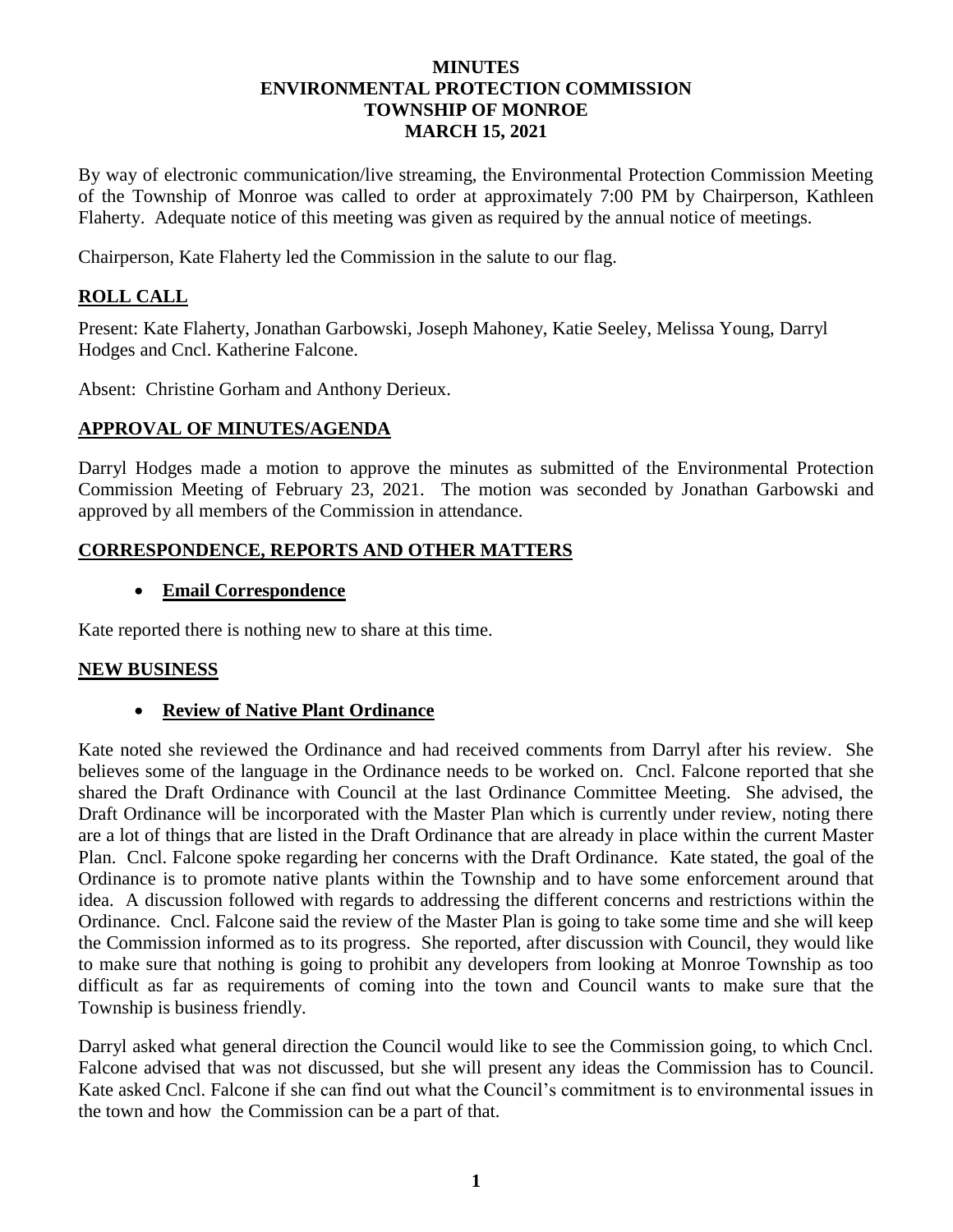#### Environmental Protection Commission Minutes *(cont'd)* March 15, 2021

### • **Drainage Basin Project / Pamphlet**

Cncl. Falcone advised that she spoke with Mike Calvello, Public Works Director about the basins and having a test basin to show the residents the benefits and cost savings of a natural basin. They identified the small basin located near the hockey rink at Owens Park which is not fenced in, as the basin they feel would make a good test basin. She explained, they thought this basin would be environmentally respective, where the results can be seen. Cncl. Falcone feels the pamphlet will be beneficial to promoting the basin project and getting more people involved.

Kate said she will find out if Owens Park was listed in the Rutgers Grant letter for help with the funding of the project.

Kate mentioned that Christine had sent her information on a grant for environmental signage, noting she will look into it further and report back.

Kate asked Cncl. Falcone what the Commission needs to do in order to get the basin project moving. Cncl. Falcone suggested meeting with Mike Calvello and Nicholas Mercado from Public Works. She advised that she is currently researching all of the basins in town in order to price out how much it costs to maintain them as opposed to leaving them natural. Kate said she will reach out to Patrick McDevitt from Sustainable Monroe and Rutgers for help with the design work on what needs to be done to the basins.

Kate shared her screen to show the members present the pamphlet that she has been working on, which she had emailed to everyone prior to the meeting. She said, Darryl had reached out to her prior to the meeting with some suggestions and reformatting ideas for the pamphlet. A discussion followed regarding the pamphlet and the Commission's logo. Kate will work on finalizing the pamphlet so that Cncl. Falcone can present it to Council for their feedback.

### • **Earth Day / Recycling Campaign**

Kate asked the members present for any suggestions on how the Commission can promote Earth Day. Cncl. Falcone suggested, hosting a walk at Owens Park and charging a participant fee, which can be used towards the basin project. Kate noted, she would like to see something that would help boost the Commission's social media presence. Darryl said, he would like to see something that would involve the community, specifically the children. Cncl. Falcone suggested, possibly a poster contest held through the schools, to help involve the children.

# • **Bike Path Property**

Kate reported, she received an update on the property and she believes that things will start moving soon. Cncl. Falcone suggested contacting Cncl. O'Reilly for further updates on the plans for the property.

# • **Sustainable Monroe – Green Building Design Ordinance**

Melissa noted, she will send out a list that has been included in other towns' Green Building Design Ordinances for the Commission members to review before the next meeting. Cncl. Falcone said, she will have the information included with the Master Plan review.